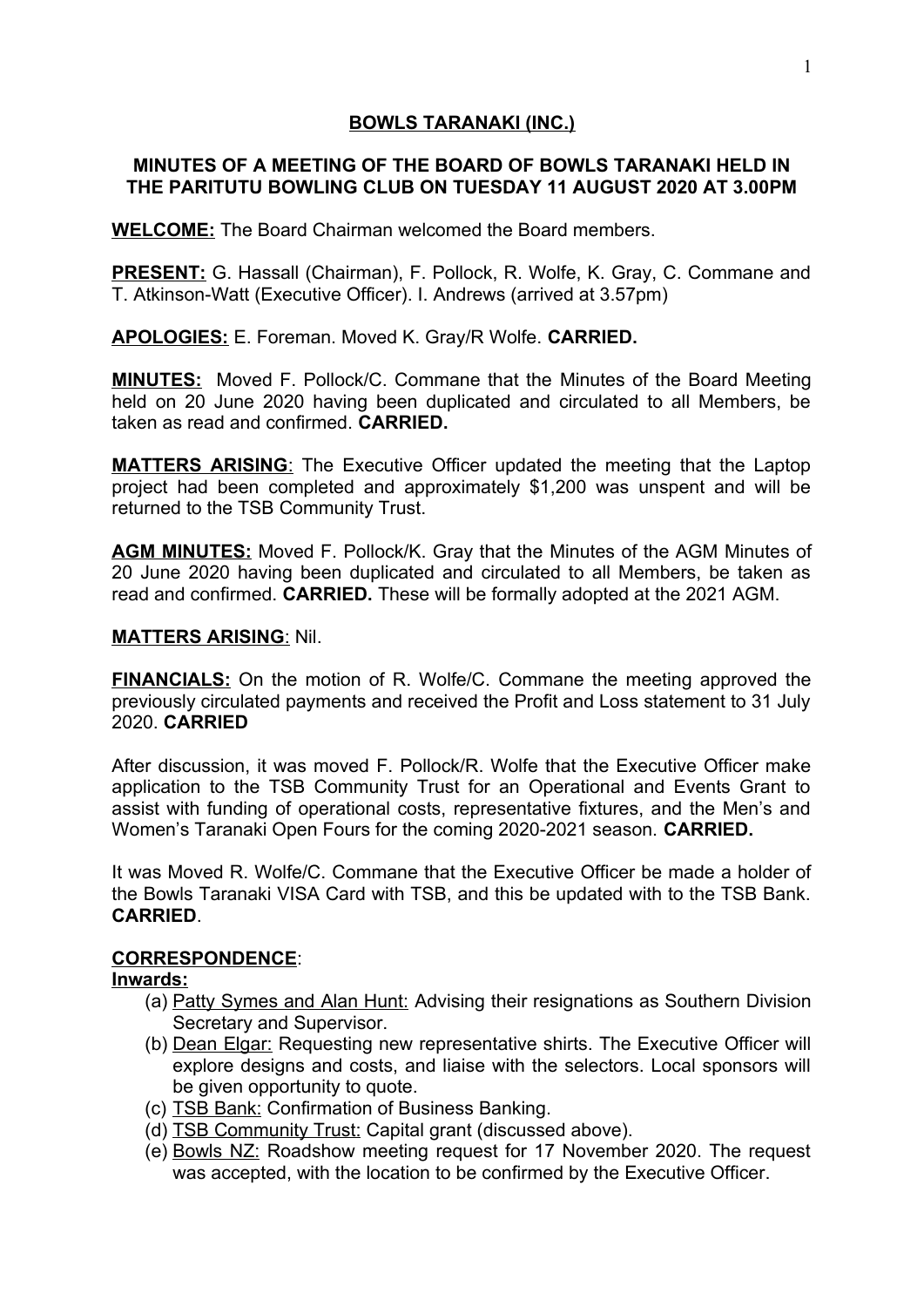- (f) Sport Taranaki: Second round of resilience funding now open. The Chairman will investigate the prospect of Bowls Taranaki applying. Members were asked to liaise with their clubs to apply.
- (g) Bowls NZ Video Project: The Chairman advised that he had met with Bowls NZ to discuss the history of the Taranaki Open. This video will be shown on the Bowls NZ website in due course.
- (h) David Nightingale: Request for dispensation for men's Open fours team. This was granted.

It was Moved K. Gray /C. Commane that the following Open fours tournament committees be appointed: Men: R. Wolfe, K. Gray, E. Foreman (subject to his approval), G. Hassall and the Executive Officer; Women: F. Pollock, I. Andrews, K. Gray, the Executive Officer and R. Wolfe. The Executive Officer was given permission to play in the women's event. **CARRIED**.

- (i) Gary Lilley (Greenkeepers Assn President): Requesting the use of bowling aids or not bowl when "dumping". The meeting resolved that this would be discussed at the Secretaries/Presidents meetings in September.
- (j) Chris O'Dea (Southern Division Convenor): Clarification on rules and issues arising from Symes Shield. Based off the Board's information only 10 rounds were played in 2019/2020 and there is currently no dispensation permitted for the South Taranaki Club Fours. Further, the final decision rests with the Supervisor.
- (k) Western Division: Request for a combined Coastal side in the men's division one interclub. The Executive Officer advised that Bowls NZ required Taranaki's approval and an application to them by September 1. After discussion, on the motion of G. Hassall/F. Pollock it was agreed that if a club has less than 20 players of one gender a dispensation to combine clubs will be granted but only to a maximum of 2 Clubs for division one. **CARRIED.**
- (l) Steve Hoeft: Further to his February email regarding the men's Open fours post section draw. The Executive Officer will reiterate the decisions from the February Board meeting that seeding will not take place.

### **Outwards:**

(a) Paritutu Bowling Club: Conditions for Bowls Taranaki to accept the offer of the previous Ladies Pavilion as the Centre Office. A response is expected shortly.

Moved K Gray/C Commane that the Inwards Correspondence be received and Outwards be confirmed. **CARRIED**

### **REPORTS:**

#### Youth Bowls:

The Executive Officer updated the meeting on the Secondary School's proposed fixture, to be held in Waikanae on 1-2 October, against Wellington. The meeting agreed in principle to cover any cost shortfalls.

I. Andrews joined the meeting.

#### Representative:

It was noted that a wider men's squad had been training. After discussion, it was moved G. Hassall/R. Wolfe that both the men's and women's squads be